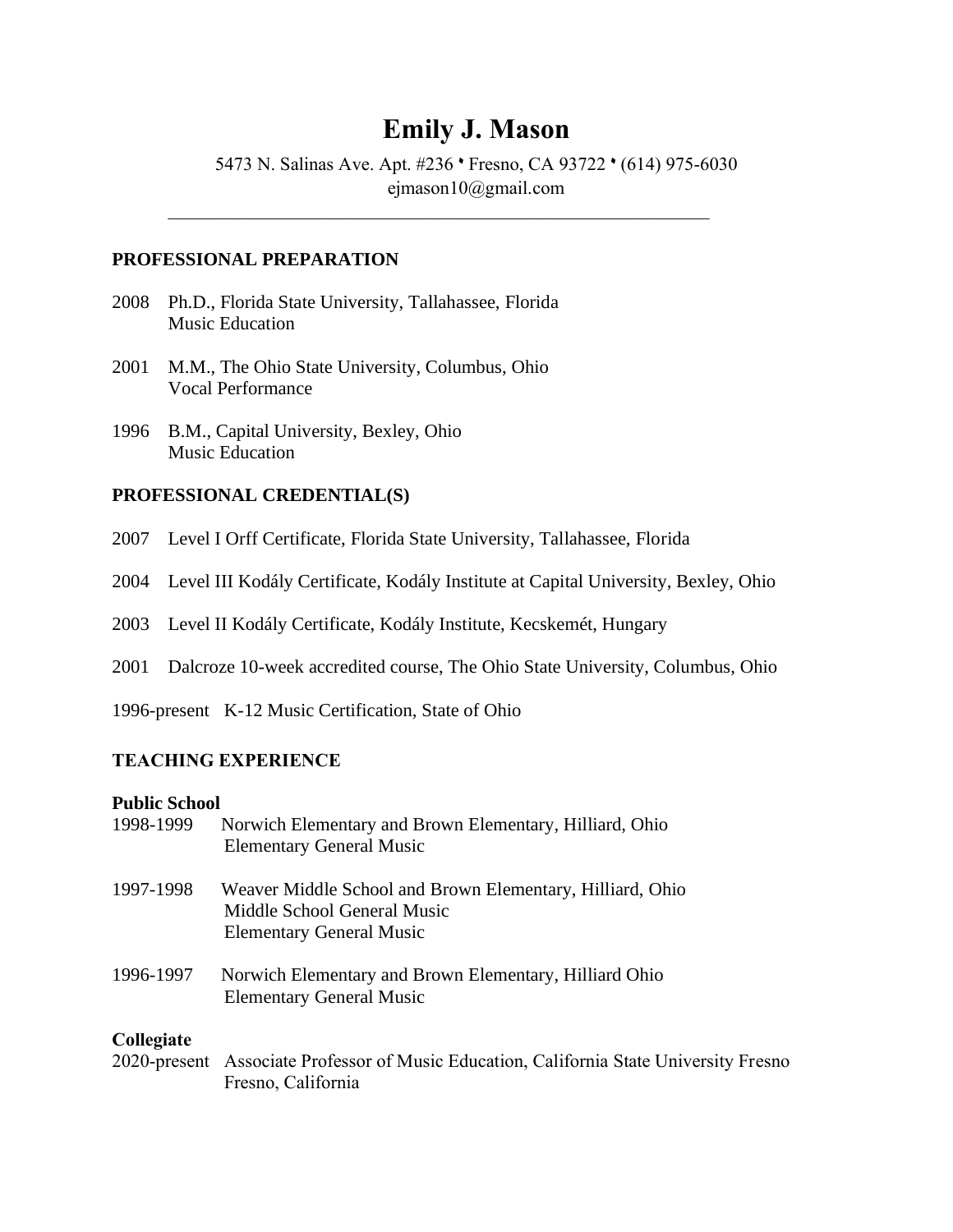2015-2020 Assistant Professor of Music Education, California State University Fresno Fresno, California

Primary Responsibilities: Co-Coordinator- Single Subject Teaching Credential Program in Music Education Music 154: Music for the Elementary Music Classroom Fall 2016- A brand new Practicum experience was put in place for students enrolled in this course. Music 153: Children's Music (for Non-majors) Music 179: Secondary Choral Techniques and Materials Music 119: Vocal Techniques & Materials Music 102MC & WC: Men's & Women's Chorus Music 102US: University Singers (new course designation Fall 2018) Music 117CM: University Singers EHD 154B: Student Teaching Seminar B EHD 155A: Supervision of Initial Student Teachers EHD 155B: Supervision of Final Student Teachers Graduate- Music 210: Student Performance and Studies in Music Education

College of Arts & Humanities Honors Project Advisor:

T. Lopes 2018-2019

C. Harris Spring 2020 (provided substantial help with his project)

Student Recital Committees:

K. Murray- Graduate Recital April 2021

D. Estrella- Recital April 2021, Hearing March 2021

J. Sandler- Recital April 2021, Hearing March 2021

I. Flores- Recital November 2020, Hearing October 2020

J. Anastasio- Recital May 2019, Hearing April 2019

J. Ledesma- Recital November 2018, Hearing October 2018

Z. Samuelson- Recital April 2018, Hearing March 2018

C. Thornburg- Recital April 2018, Hearing March 2018

M. Afu- Recital March 2018, Hearing February 2018

A. Vargas- Recital April 2017, Hearing March 2017

C. Vang- Recital April 2017, Hearing March 2017

J. Johnson- Recital March 2017, Hearing February 2017

J. Pasalakis- Recital March 2017, Hearing February 2017

E. Contreras- Recital March 2017, Hearing February 2017

K. Vue- Recital March 2017, Hearing February 2017

T. Sanchez- Recital November 2016, Hearing October 2016

2008- 2015 Assistant Professor of Music Education, Ithaca College, Ithaca, New York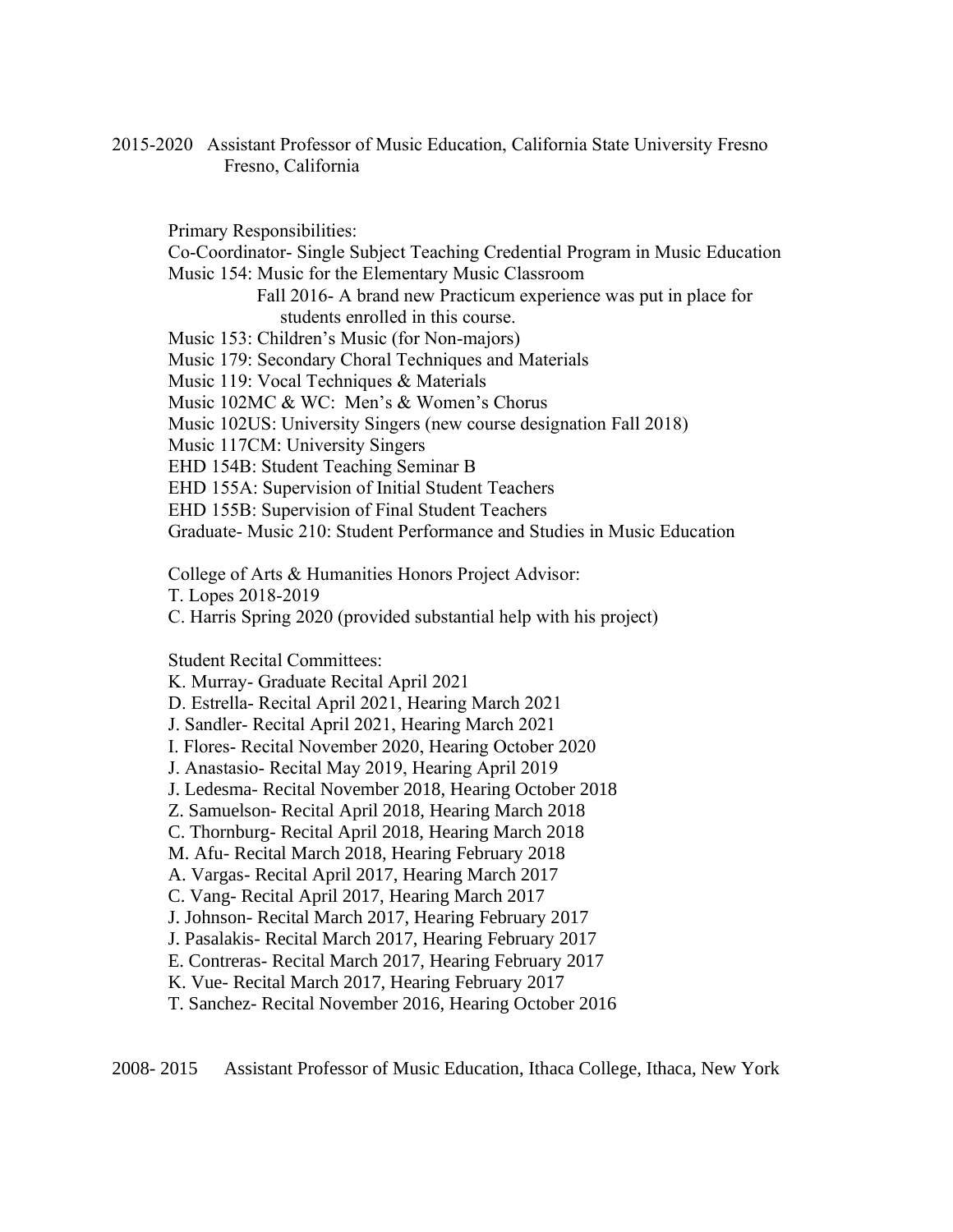#### Primary Responsibilities:

- Coordinator for the Junior Vocal Student Teaching Program (Fall 2011- present) Coordinated and ran the music program at Immaculate Conception School (Lab School) and at 2 Public School Sites (Beverly J. Martin & Belle Sherman Elementary Schools). Duties included scheduling music classes, assigning grade levels to junior teachers and mentor teachers, teaching music classes at Immaculate Conception School (Pre-K-6<sup>th</sup> grade), working with the mentor teacher team (4 IC faculty and 2 Graduate Assistants), working with school administration and parents, and scheduling transportation. In addition, I managed three budget lines, oversaw the music planning and instruction from all junior student teachers and IC faculty and expanded the curriculum to include Ukulele instruction.
- Conductor, Ithaca College-Longview Intergenerational Choir (2011-2015) Organized, Coordinated, and Conducted this choir on a weekly basis, recruited and maintained a budget with funds procured from a Faculty Grant.
- Coordinator & Teacher, *Project Headstart Music Friends* (2011-2015) Coordinated and taught music classes to children (3-4yrs. old) from local Headstart programs. I also set up observation opportunities of this class for Freshman and Sophomore music education majors.

Undergraduate Courses Taught:

MUED 37000/38000- Junior Student Teaching & Seminar: Vocal (Spring)

- MUED 36900- Junior Student Teaching: Vocal (Fall)
- MUED 36100- Teaching Vocal-General Music (Fall)
- MUED 26700- Music Education for Children (Elementary Music Methods)
- MUED 24600 Classroom Instruments
- MUED 20100 Music Field Experience
- MUED 46800- Senior Student Teaching (Vocal)
- MUMC 39900- Independent Studies-These include a variety of topics- Review of Literature on Musical Savants, Autism, and the Impact on

Teachers in Music Education, students teaching at Dewitt M.S. in a self-contained class of students with Autism, and arranging for classroom instruments.

MUMC 49900- Independent Studies- These include a variety of topics including teaching children from diverse populations, teaching at Dewitt M.S. in a self-contained class of students with Autism, creating Smart board lesson templates for the general music, band, orchestra, and choral settings, working with aging voices, and transcribing Italian Folksongs for children.

Guest Presenter in MUED 10200 and 20200 on Music and Exceptional Learners

Graduate Courses Taught:

Orff-Kodály Workshop for the K-12 General Music Classroom MUED 65400- Portfolio & Presentation I-Masters Thesis Preparation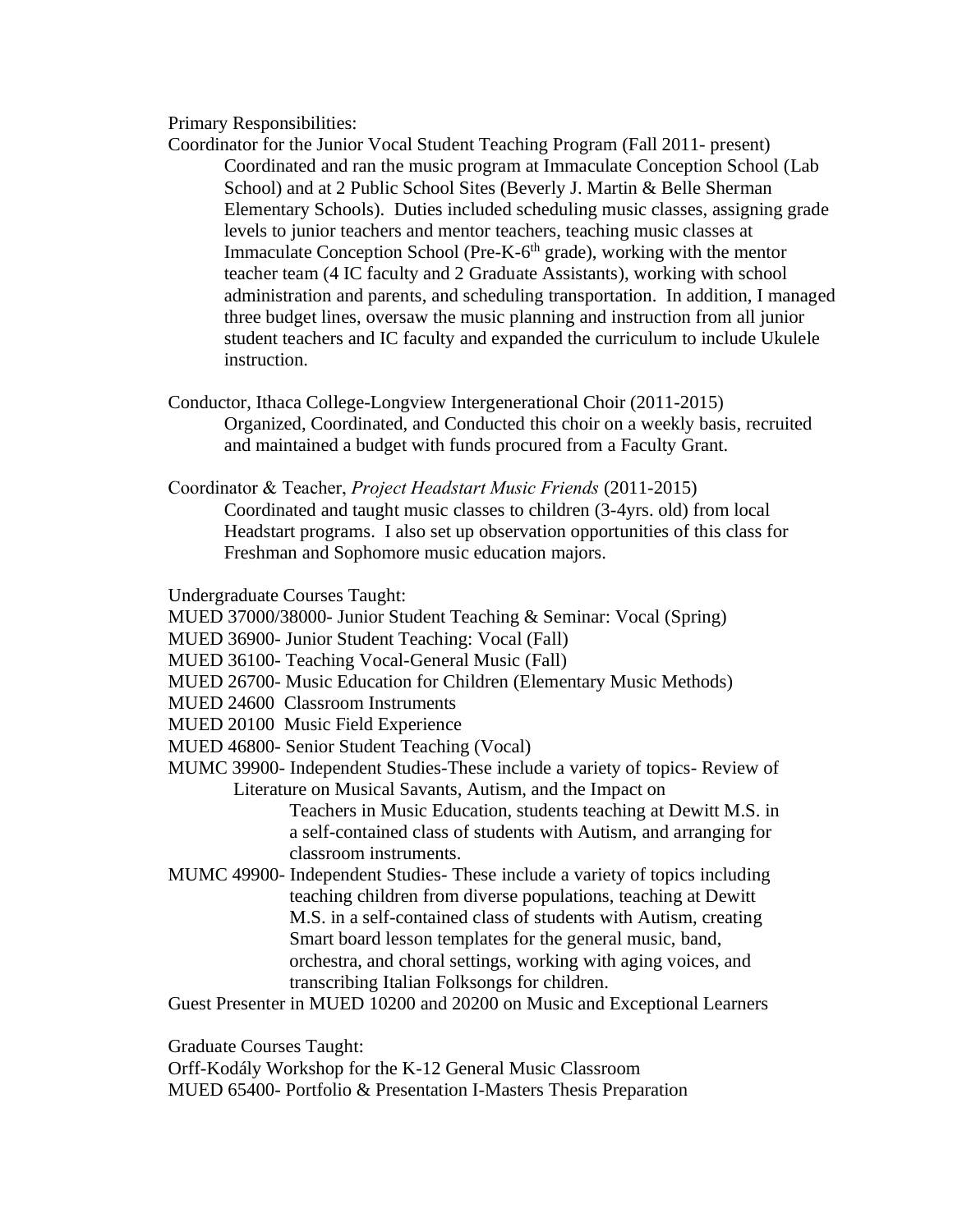MUED 65500- Portfolio & Presentation II-Masters Thesis & Oral Defense MUED 69707- ST: K-8 Music Methods, Materials, and Curriculum MUED 69717- Music for the Learner with Special Needs

MUED 65400-Masters Thesis Advisor: Fland, W., graduate (2012) Armenio, M., graduate (2012) Ayers, D., graduate (2010) Peters, E., graduate (2010)

MUED 65500-Masters Thesis & Oral Defense Advisor: Roeland, K., graduate (2012) Stein, C., graduate (2012)

Masters Thesis & Oral Defense Committee: Hill, M., graduate (2012) Voorheis, M. (2012) Katz, L., graduate (2012)

Fulbright Scholarship Applicant & Finalist: Giustino, J., graduate (2014)

2005- 2008 Graduate Assistant, Florida State University, Tallahassee, Florida Music Education Department

Primary Responsibilities: MUE 3334- Assessment and Teaching Music: Secondary Methods Teaching Assistant -Preparing students for practicum teaching by developing lesson plans and supportive materials. -Supervise students in practicum teaching of students with special needs. *Capital Children's Choir*  -Director of the Gold Choir (Grades 2-3) -Assistant Director for the Garnet Choir (Grades K-1) - Administrative Assistant for the entire Capital Children's Choir Program (Four Choirs) -Supervision of practicum experience for graduate and undergraduate student assistants 2002- 2005 Adjunct Assistant Professor of Voice, Millikin University, Decatur, Illinois

> Courses Taught: ML 111- 412- Applied Voice MU 105-406- Class Voice for Music Minors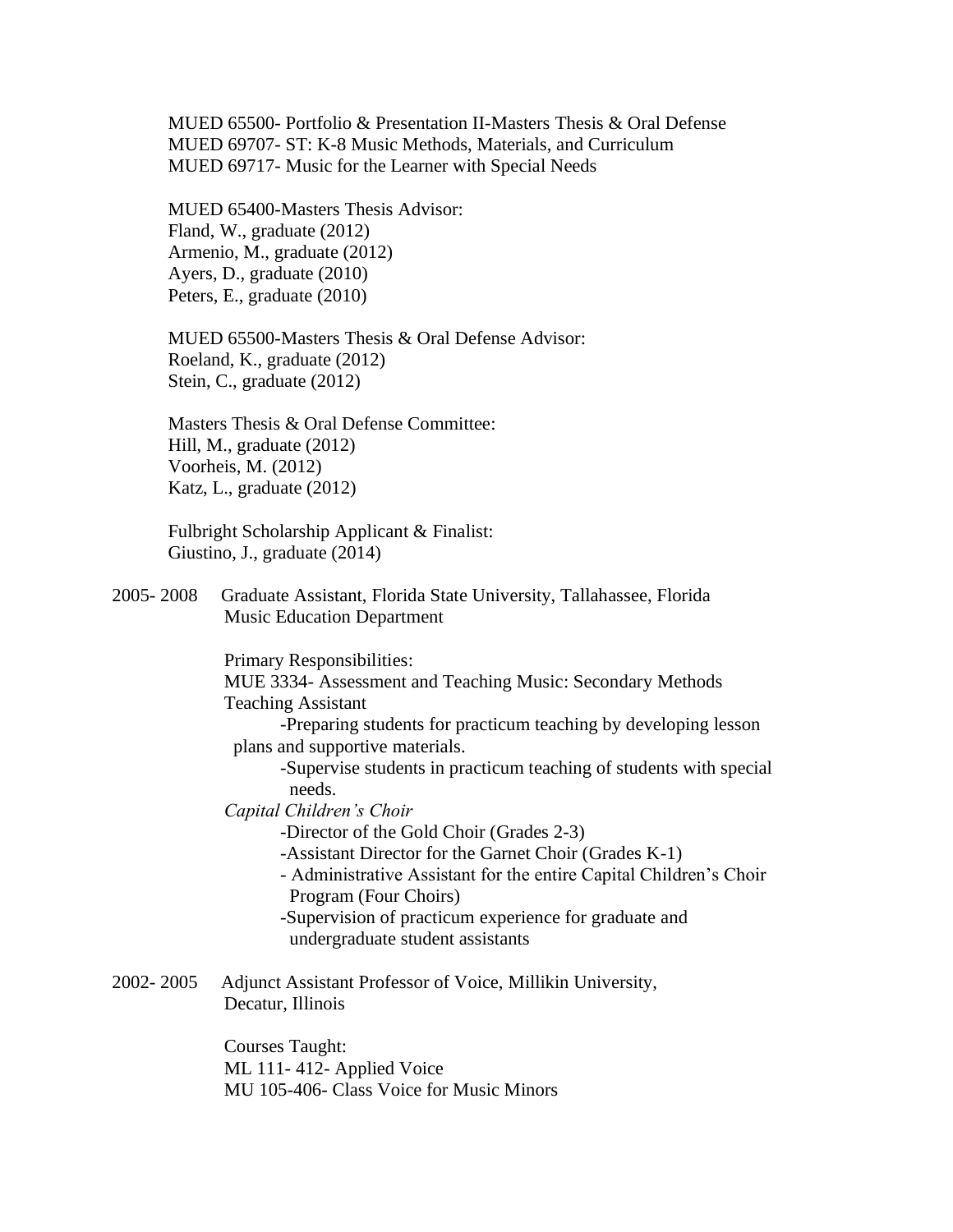ME 408- Vocal Methods for Instrumental Music Education Majors Supervision of Senior Student Teachers

*Millikin Children's Choir Program* (Three Choirs) -Director of the Singer's Choir (Grade 3-5) -Supervise undergraduates in practicum experience Other Responsibilities: -Grading of recitals -Guest lecture on children and adolescent voices in Vocal Pedagogy classes -Faculty voice recitals

2001-2002 Music Lecturer, Ohio Dominican University, Columbus, Ohio

Courses Taught: Music Appreciation History of American Musical Theater Voice (Minors only) Basic Music Theory

## **PREVIOUS RELATED EXPERIENCE**

| 2006-2008 | Private Voice Teacher- Chiles High School, Tallahassee, Florida                                                                          |
|-----------|------------------------------------------------------------------------------------------------------------------------------------------|
| 2005      | "Colors of the World" Multi-Arts Camp<br>Decatur Arts Council, Decatur, Illinois                                                         |
| 2004      | "Music Matters for All", summer music program for at risk children,<br>in cooperation with the Decatur Parks District, Decatur, Illinois |
| 2004      | Summer Choir Camp for Community Children age 5 to 18 years, Millikin<br>University Community Music School, Decatur, Illinois             |
| 2003      | Summer Choir Camp for Community Children age 5 to 18 years, Millikin<br>University Community Music School, Decatur, Illinois             |

## **RESEARCH AND ORIGINAL CREATIVE WORK**

## **Publications**

#### **Refereed Journal Articles**

Mason, E. (2019). Awaken Creativity Using Other Arts as Inspiration for Music-Making. *Music Educators Journal,* ACCEPTED for Publication in December issue 2019. DOI: 10.1177/0027432119874654

Mason, E. (2019). Reflective Practice and the Choral Director. *Choral Journal, 59*(11) 63-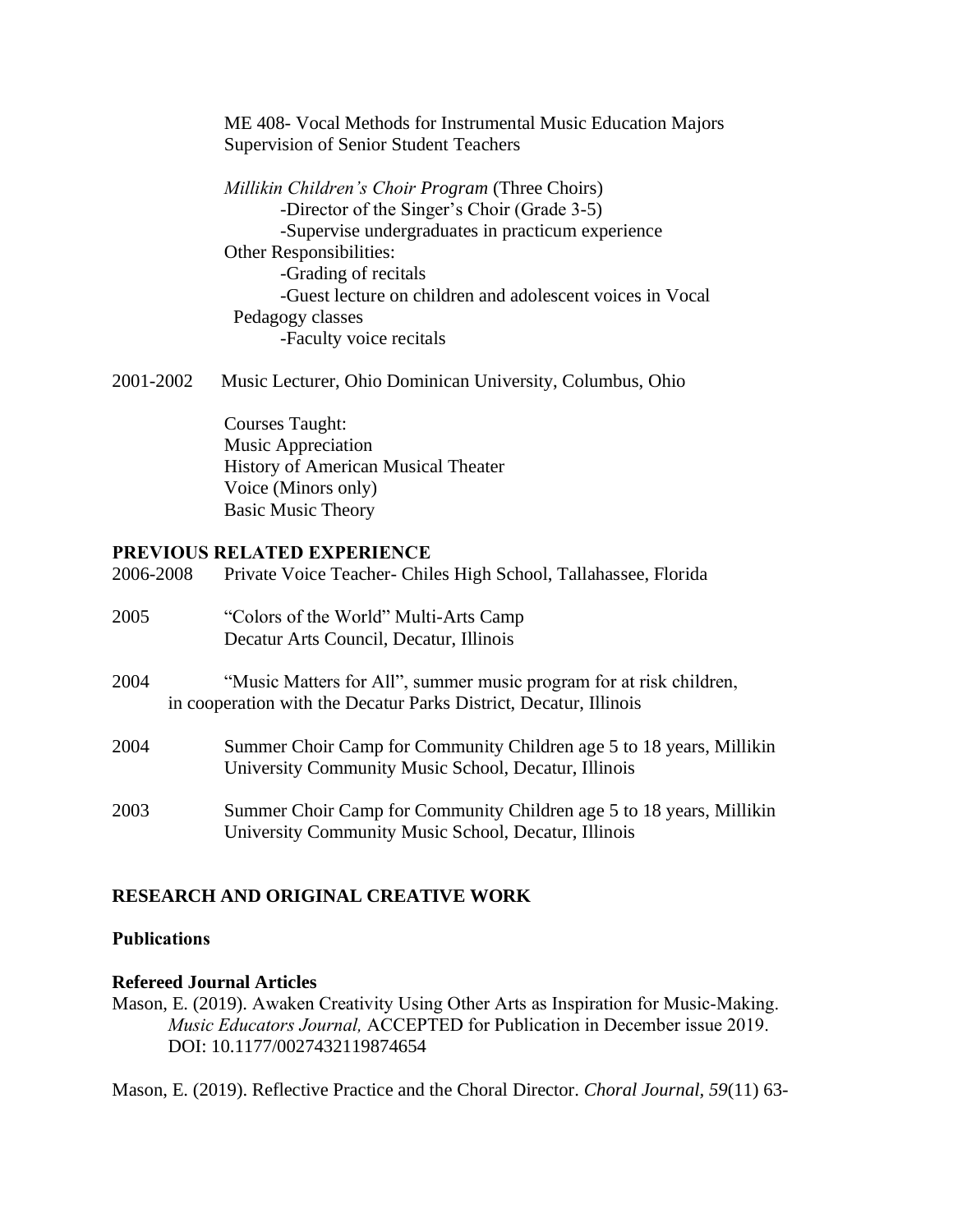69.

Mason, E. (currently being revised for re-submission) Movement in Elementary Music: More than Square Dancing and Tapping the Beat. *General Music Today*.

- Mason, E. (2014). Sing, play and create all in 20 minutes! *General Music Today.* Published online before print April 14, 2014, doi:10.1177/1048371314527291 *General Music Today* April 14, 2014 *1048371314527291*.
- Mason, E. (2012). Using Kodály to promote literacy skills. *Music Educators Journal, 99* 28-31.
- Mason, E. (2010). Multicultural music represented in current elementary music textbooks: A comparative study of two published music series. *Update: Applications and Research in Music Education 28*(2) 29-41.

## **Invited Reviews**

Mason, E. (2013). *The Kodály Method for the 21st Century Music Classroom*. Invited review for Oxford University Press, unpublished.

## **Current Research Projects**

- Mason, E. (In progress) Musical Growth in the Preschool setting and the Impact on Attentiveness.
- One to One Music Instruction with a 9-year old child with Down Syndrome, Fall 2013-Fall 2014.
- One to One Music and Vocal Instruction with a 12-year old child on the Autism Spectrum, Fall 2013-Spring 2014.

## **Presentations**

## **Refereed Papers at Conferences**

Mason, E. *Repertoire Choices of Preservice Teachers in an Elementary General Music Setting.* Research paper presented at the National Association for Music Educators, Atlanta, Georgia, March 2016. (National)

Mason, E*. Preservice Teachers' Perceptions of and Preference for Kodály or Orff Methodologies Used in Teaching Elementary General Music.* Research paper presented at the Music Educator's National Conference, Anaheim, California, March 2010. (National)

Mason, E*. Kodály or Orff: Preservice Teachers' Perceptions Of and Preference for Two Different Teaching Methodologies Used in Elementary General Music.* Research paper presented at the Organization of American Kodály Educators National Conference, Washington, D.C., March 2009. (National)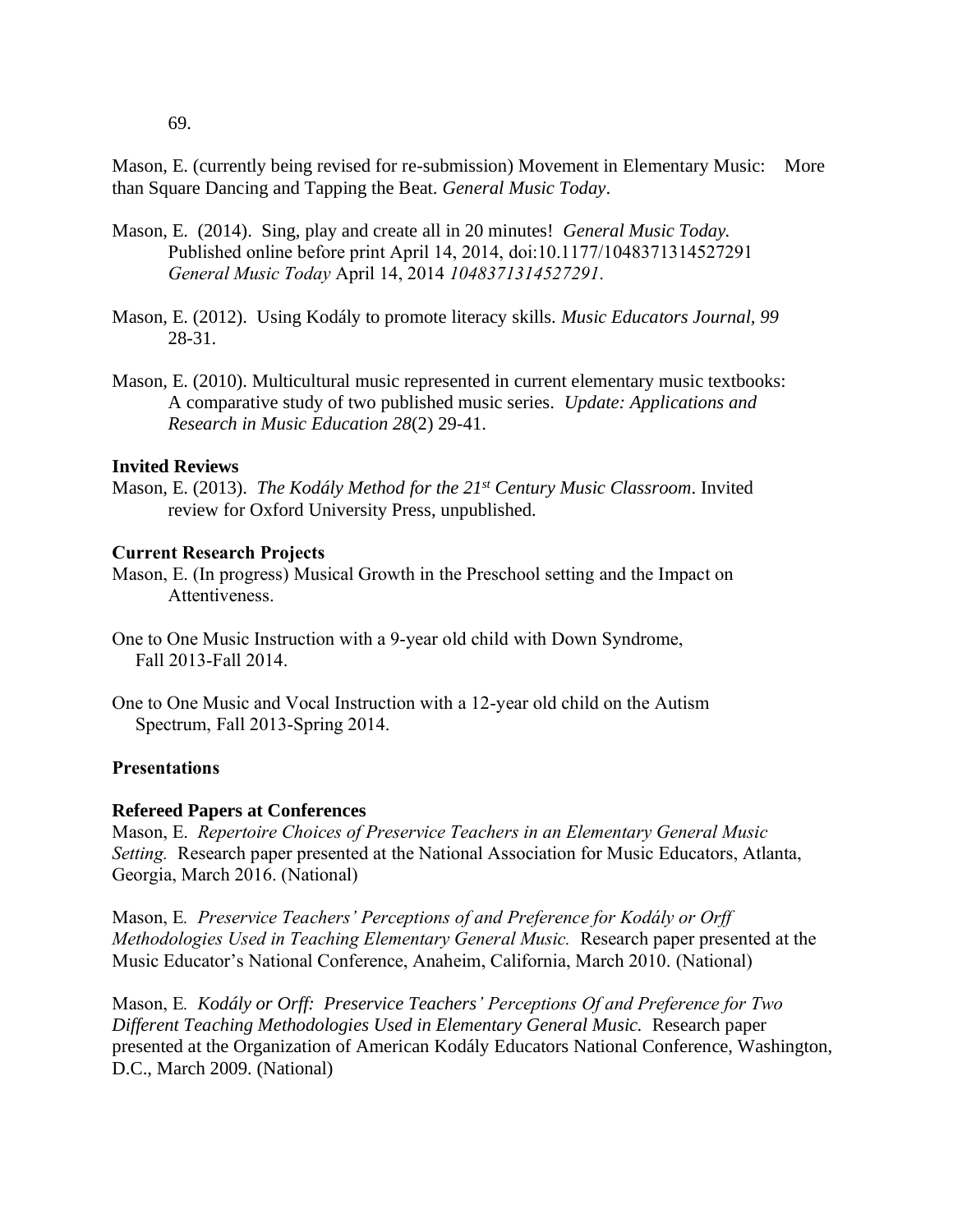VanWeelden, K. & Mason, E., *Children's Ability to Identify Female Models' Register Placement by Timbre and Use of Vibrato*.Research paper presented at the Music Educators National Conference, Milwaukee, Wisconsin, February 2008. (National)

Mason, E*. Multicultural Music Represented in Current Elementary Music Textbooks: A Comparative Study of Two Published Music Series.* Research paper presented at the Music Educators National Conference, Milwaukee, Wisconsin, February 2008. (National)

Mason, E*. Multicultural Music Represented in Current Elementary Music Textbooks: A Comparative Study of Two Published Music Series.* Research paper presented at the Organization of American Kodály Educators National Conference, Denver, Colorado, March 2008. (National)

VanWeelden, K. & Mason, E., *Children's Ability to Identify Female Models' Register Placement by Timbre and Use of Vibrato: A Pilot Study.* Research paper presented at the Southern Division Music Educators Conference, Charleston, South Carolina, February 2007. (State)

Mason, E*. Gender Roles in Music Education: Perceptions of Elementary School Children*. Research paper presented at the Southern Division Music Educators Conference, Charleston, South Carolina, February 2007. (State)

Mason, E*. Gender Roles in Music Education: Perceptions of Elementary School Children.*  Research paper presented at the Organization of American Kodály Educators National Conference, Chicago, Illinois, March 2007. (National)

## **Refereed Presentations at Conferences**

Mason, E. *Back to Basics: Singing Games and Dances for the Elementary Music Classroom.* To be presented at the CASMEC Conference to be held in Fresno, CA, February 2022. (State).

Mason, E. *The ABC's and 1,2,3's of Music in the Pre-K Classroom: A Demonstration of Early Musical Experiences.* Session presented at the CASMEC Conference to be held in Fresno, CA, February 2020. (State).

Mason, E. *Awaken the Creative Genius using Dance, Poetry, and Visual Art as Inspiration for Music Making.* Session presented at the CASMEC Conference held in Fresno, CA, February 2019. (State).

Mason, E. & Giustino, J. *Stimulate, Participate, and Motivate: Engaging all Students in the* K-6 th *grade 30-Minute Music Class.* Session presented at the CASMEC Conference held in San Jose, CA, February 2018. (State).

Mason, E. *New Routes to Creativity Through Movement,* session presented at the CASMEC Conference held in San Jose, CA, February 2017. (State).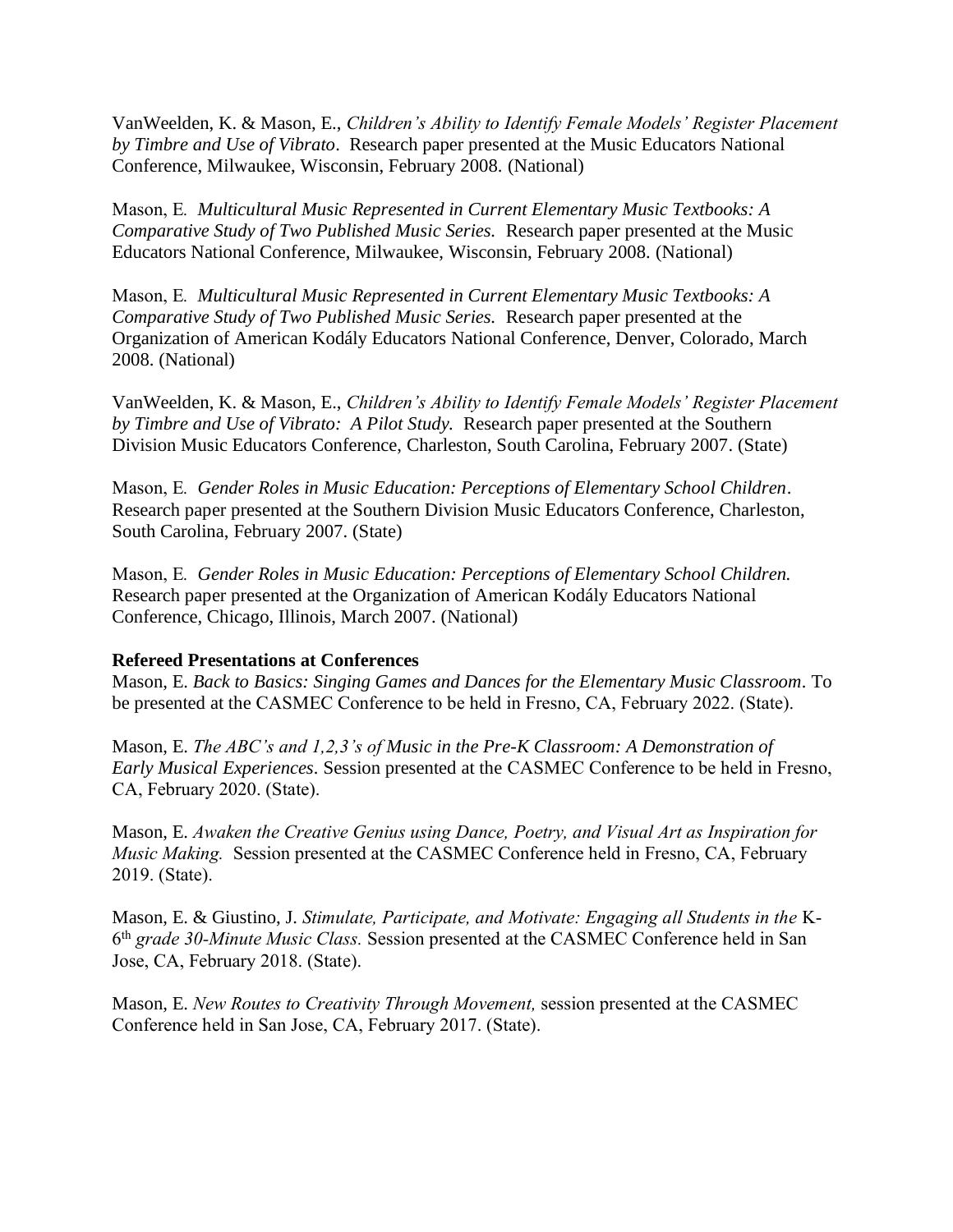Mason, E. & Giustino, J. *Się śpiewać i grać ze mną (Come Sing and Play with Me): Songs from Italy, Poland, and the Ukraine*, session presented at the NYSSMA 2016 Winter Conference held in Rochester, NY, December 2016. (State)

Mason, E. *Bridges and Corridors: New Routes to Creativity through Movement*. A week-long course taught at the Tennessee Arts Academy held at Belmont University in Nashville, TN, July 10-15, 2016. (National)

Mason, E. *The Corridor to Integration: Taking the path to creativity in music, literature, poetry, and art.* A mini-session taught at the Tennessee Arts Academy held at Belmont University in Nashville, TN, July 2016. (National)

Mason, E. *Sing, Play, and Create All in 20 Minutes*, session presented at the NYSSMA 2012 Winter Conference held in Rochester, NY, December 2012. (State)

Mason, E*. The Three P's to Music Literacy (Preparation, Presentation, and Practice).*  Presented at the New York State School Music Association Annual Conference, December 2010, Rochester, New York. (State)

Mason, E*. Songs of the Mother Tongue: Using Kodály Principles in the General Music Class.* Presented at the New York State School Music Association Annual Conference, December 2010, Rochester, New York. (State)

Shields, C. & Mason, E. *Building Children's Choirs in and Through Community*. Session presented at the Illinois Music Educators Association Conference, Peoria, Illinois, January 2005. (State)

## **Invited Music Education Workshops & Lectures**

Mason, E. *Orff -Schulwerk Approach: Appropriate For Any Music Classroom,* Workshop presented to the CI 161 class at Fresno State University, Fresno, CA, September 2021. (Local)

Mason, E. *Orff -Schulwerk Approach: Appropriate For Any Music Classroom*. Workshop presented to the CI 161 class at Fresno State University, Fresno, CA, October 2020. (Local)

Mason, E. *Add Some Spark & Pizzazz to your Music Classroom with Orff!* A three hour Workshop presented to the San Juan Unified School District, Sacramento, CA, February 2020. (Regional)

Mason, E. *Orff-Schulwerk in the Elementary & Secondary Classroom*. Workshop presented to the CI 161 class at Fresno State University, Fresno, CA, October 2019. (Local)

Mason, E. *Music & the Arts in the General Education Classroom*. Presented to students enrolled in the Visual & Performing Arts Seminar at Fresno State University, Fresno, CA, September 2019. (Local).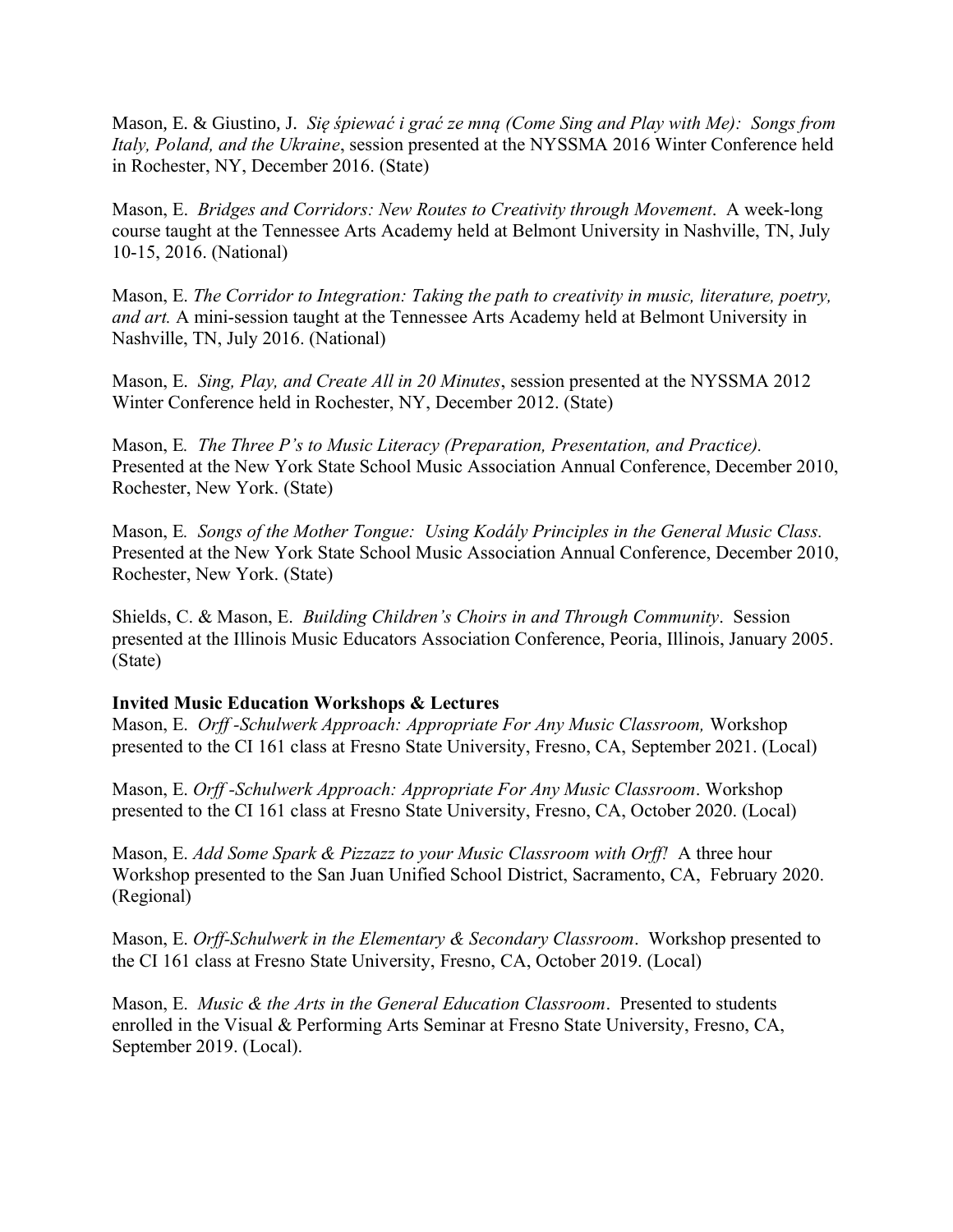Mason, E. *Orff & Kodály 101: An Introductory Workshop* (A Week-long Special Topics Workshop) Presented at California State University, Fresno, CA July 15-19, 2019. (Regional)

Mason, E. *Elementary General Music for grades 3-5*. Summer Enrichment classes in Music for the Hanford Elementary School District. A two-week program for elementary school children held in Hanford, CA, June 2019. (Regional)

Mason, E. *Second Grade General Music.* Demonstration Lesson for School Board Members of Hanford Elementary School District and surrounding districts. Held in Hanford, CA, March 2019. (Regional)

Mason, E. *Weaving Diversity in and through Music Education: Stories of Old and Present.* Presented to the Music 260T Readings in Ethnomusicology Graduate Seminar at Fresno State in February 2019. (Local)

Mason, E. *Ramp Up Your Elementary Music Lessons: Tips and Strategies for Engaging All Learners While Meeting Curricular Goals.* A three-hour workshop presented to Clovis Unified School District Music Teachers, Clovis CA, October 2018. (Local)

Mason, E. *The Orff-Schulwerk Approach: What is it?* Workshop presented to the CI 161 class at Fresno State University, Fresno, CA, October 2018. (Local)

Mason, E. *Bringing the Performing Arts to Life in Every Classroom.* Presented to students enrolled in the Visual & Performing Arts Seminar at Fresno State University, Fresno, CA, September 2018. (Local).

Mason, E. *Singing Beyond the Music: Conducting & Student Motivation*. Presented to Bakersfield City School District, Bakersfield, CA, July 2018. (Regional).

Mason, E. *Vocal Sirens & Lip Trills: Nonsense or Genius?* Presented to Bakersfield City School District, Bakersfield, CA, July 2018. (Regional).

Mason, E. *Orff & Kodály 101: An Introductory Workshop* (A Week-long Special Topics Course) Presented at California State University, Fresno, CA July 16-20, 2018. (Regional)

Mason, E. *Reflections & Goals*. Presented to Fresno Unified School District Music Teachers, Fresno CA, May, 2018. (Local).

Mason, E. *Engaging & Motivating Students in Music.* Presented to Fresno Unified School District Music Teachers, Fresno CA, March 2018. (Local).

Mason, E. *Engaging & Motivating Students in Music Literacy*. Workshop presented to the Central California Music Fusion organization at Fresno State University, Fresno, CA, January 2018. (Local)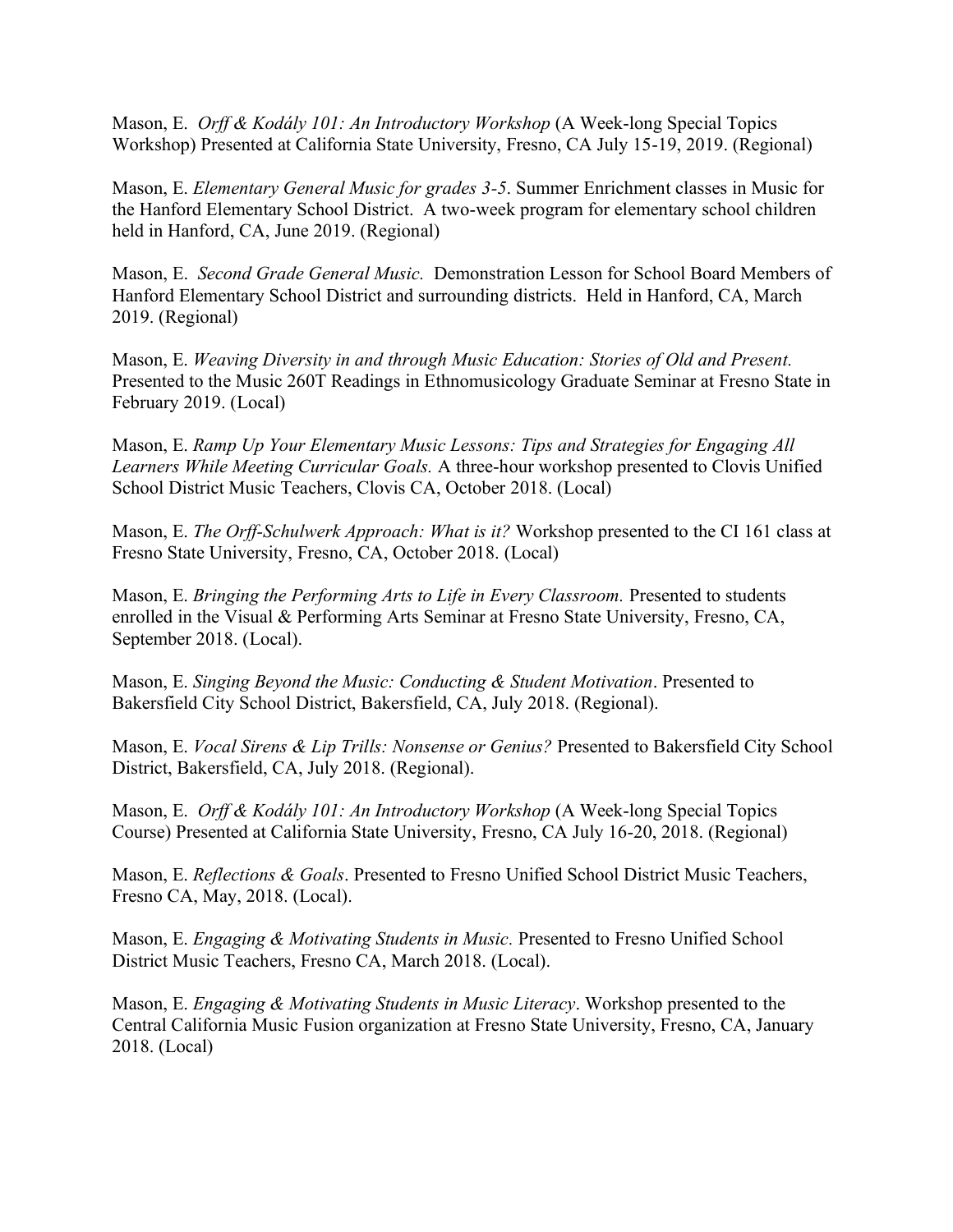Mason, E. *Haikus, and Soundscapes, and Music, Oh My!* California Teaching Fellows Academy, Fresno State University, Fresno, CA, October 2017. (Local).

Mason, E. *Assessment in the Music Classroom*. Presented to Fresno Unified School District Music Teachers, Fresno CA, October 2017. (Local).

Mason, E. *Carl Orff? I thought he only composed large works for orchestra and choir!* Workshop presented to the CI 161 class at Fresno State University, Fresno, CA, September 2017. (Local)

Mason, E. *Feel the Rush of the New School Year*. Two-Day Workshop presented to Fresno Unified School District Music Teachers, Fresno CA, August 2017. (Local)

Mason, E. *I Like to Move It, Move It!* Workshop presented to the Central California Music Fusion organization at Fresno State University, Fresno, CA, January 2017. (Local)

Mason, E. *Integrating Music in the K-8 Classroom,* Workshop will be presented for Sanger Public School Teachers at Fresno State University, Fresno, CA, October 2016. (Local)

Mason, E. *Orff = Carmina Burana, Right?* Workshop presented to the CI 161 class at Fresno State University, Fresno, CA, August 2016. (Local)

Mason, E. *Integrating Music in the Elementary Classroom*. Workshop presented for the Build a Teacher Club at Fresno State University, Fresno, CA, October 2015. (Local)

Mason, E. *Orff 101: An Approach to Teaching Music*. Workshop presented to the CI 161 class at Fresno State University, Fresno, CA, August 2015. (Local)

Mason, E*. Exceptional Learners in the Music Classroom*. Workshop for Freshman and Sophomore Music Education Majors. Presented at Ithaca College, February and April 2014. (Local)

Mason, E*. General Music Games, Songs, and Dances*. Workshop presented for the Ithaca College Student Chapter of NAfME, Presented at Ithaca College, April 2013. (Local)

Mason, E*. Music and the Special Learner*. Workshop for Sophomore Music Education Majors. Presented at Ithaca College, February 2013. (Local) Mason, E*. Singing, Playing, and Dancing, Oh My!* Workshop presented for the Ithaca College Student Chapter of NAfME, held at Ithaca College, February 2012. (Local)

Mason, E*. Creating and Composing with Your Favorite Children's Books!* A Workshop Created for the Partnership in Teaching Program at Ithaca College. Presented at Newfield Elementary School, Newfield, NY, February 2012. (Regional)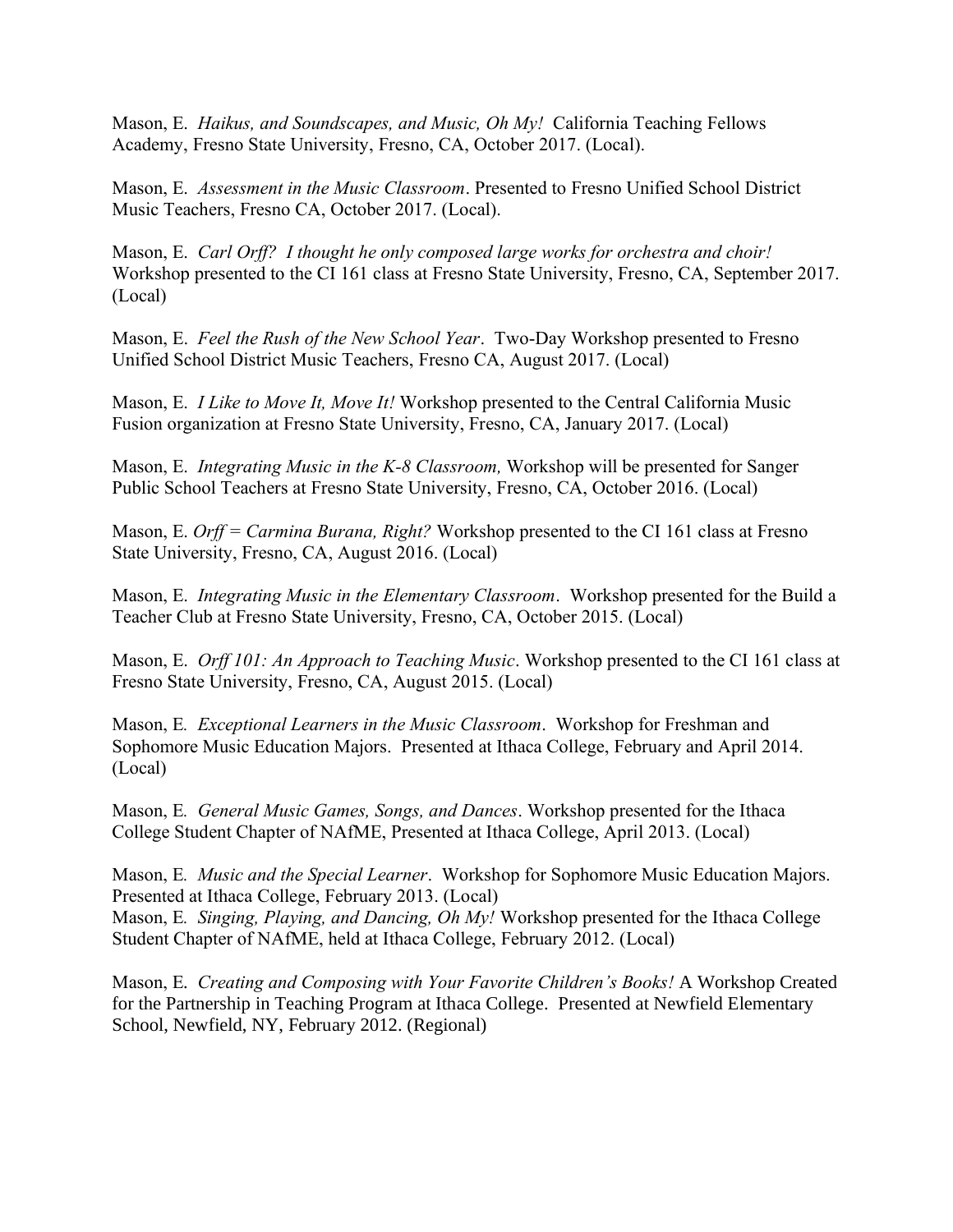Mason, E*. Infusing Orff into the Choral Setting: What, How, and Why?* Presented to the Twin Tiers Orff-Schulwerk Association, October 2010, Mansfield University, Mansfield, Pennsylvania. (Regional)

Mason, E*. Kodály in Choir? I Thought it was only for Elementary Music Classes!* Presented to the Collegiate ACDA Chapter at Ithaca College, April 2010, Ithaca, NY. (Local)

Mason, E*. Kodály in the Elementary and Secondary Music Class?* Workshop for the Junior Vocal Student Teaching Seminar, Ithaca, New York, September 2009. (Local)

Mason, E*. To Orff or Not To Orff*. Workshop for the Junior Vocal Student Teaching Seminar, Ithaca, New York, October 2009. (Local)

Mason, E*. Kodály and Orff Working Together in Harmony.* In-Service Workshop for the Tompkins County School Music Teachers, Ithaca, New York, March 2009. (Regional)

Mason, E*. Kodály in My Music Class: What is it and How do I Implement it?* Workshop for the Junior Vocal Student Teaching Seminar, Ithaca, New York, October 2008. (Local)

Mason, E*. Making Music in Early Childhood: Play Party Games and Folk Songs that Will Get Your Students Singing!* Workshop for the Ithaca College Collegiate Music Educators National Conference Chapter, Ithaca, New York, October 2008. (Local)

Mason, E*. Using Kodály with Multi-cultural Music.* Workshop for the Florida State Collegiate Music Educators National Conference Chapter, Tallahassee, Florida, March 2007. (Local)

#### **CONDUCTING CHILDREN'S AND COMMUNITY CHOIRS International**

| <b>July 2010</b> | Assistant Conductor of the Chorale and Young Men's Chorus (part of the <i>Ithaca</i><br>Children's Choir Program) at the Rhapsody Music Festival in<br>Austria and<br>the Czech Republic. |
|------------------|-------------------------------------------------------------------------------------------------------------------------------------------------------------------------------------------|
| Local            |                                                                                                                                                                                           |
| 2011-2015        | Conductor of the Choraliers in the Ithaca Children's Choir Program,<br>Ithaca, New York (Janet Galván, Artistic Director)                                                                 |
| 2011-2015        | Conductor of the <i>Ithaca College-Longview Intergenerational Choir</i> , Ithaca, New<br>York                                                                                             |
| 2009-2015        | Conductor of the Senior Choir in the <i>Ithaca Children's Choir Program</i> ,<br>Ithaca, New York                                                                                         |
| 2005-2008        | Conductor in the <i>Capital Children's Choir</i> , Florida State University,<br>Tallahassee, FL                                                                                           |
| 2002-2005        | Conductor in the <i>Millikin Children's Choir</i> , Millikin University,                                                                                                                  |
|                  |                                                                                                                                                                                           |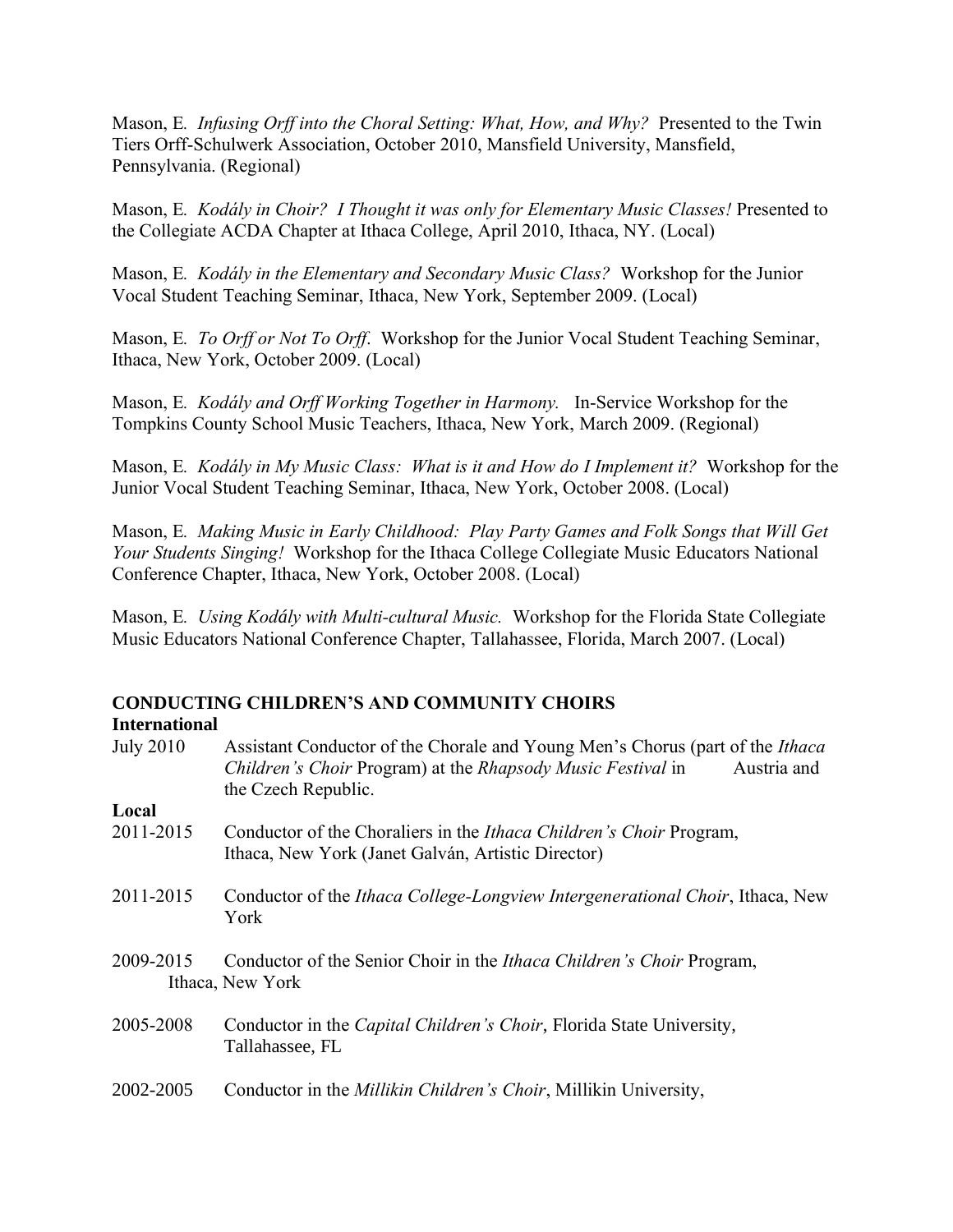Decatur, IL

#### **GUEST CONDUCTING AND PERFORMING State and Regional**

|  | March 2022 Invited Conductor/Clinician for the Fresno-Madera County Music Educators |
|--|-------------------------------------------------------------------------------------|
|  | Association Jr. High Treble Honor Choir, Clovis, CA                                 |

- March 2014 Invited Conductor/Clinician for the Monroe County All-County Elementary Choir, Rochester, NY
- November 2013 Invited Conductor/Clinician NYSSMA Zone Jr. High Area All-State Women's Choir, Cortland, NY
- March 2013 Invited Conductor/Clinician for the Finger Lakes Music Education Association All-County Elementary Choir, Dundee, NY
- March 2012 Invited Conductor/Clinician for the Sullivan County Jr. High Mixed All County Choir, Monticello, NY
- March 2011 Invited Conductor/Clinician for the Broome County All Elementary Honor Choir, Binghamton, New York
- March 2008 Conductor and Clinician, Leon County Honor Chorus, Florida State University, Tallahassee, Florida

# **Local**

- 2015-present Member, Fresno Community Chorus Master Chorale
- 2012 Conductor of the Senior Choir, Invited Guest Performance at *Springfest*, Ithaca, NY
- 2011-2015 Soprano Soloist, St Luke Lutheran Church, Ithaca, NY

# **Invited Adjudication**

- Spring 2020 Music in the Parks, Great America (Cancelled due to COVID-19)
- Spring 2020 Clovis Unified Elementary Choral Festival (Cancelled due to COVID-19)
- Spring 2020 CMEA Choral Festival- Visalia, CA
- Fall 2019 California State University Fresno Choral Invitational
- Spring 2019 Music in the Parks, Great America
- Spring 2019 Clovis Unified Elementary Choral Festival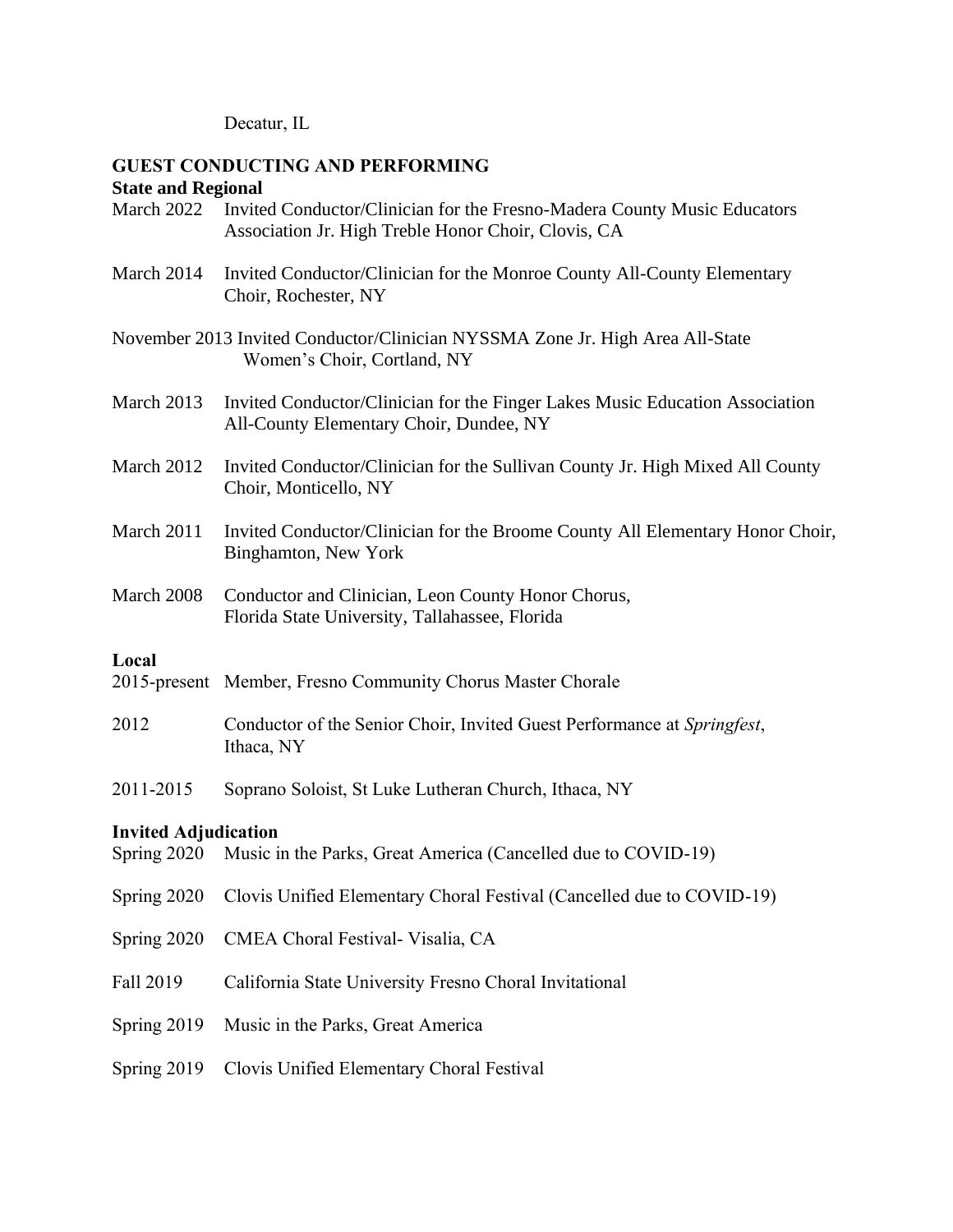- Fall 2018 California State University Fresno Choral Invitational
- Spring 2018 Music in the Parks, Great America (5 days of Adjudication)
- Spring 2018 Clovis Unified Elementary Choral Festival
- Spring 2018 Kern County Music Educators Association Choral Festival
- Fall 2017 California State University Fresno Choral Invitational
- Spring 2017 Music in the Parks, Great America (3 days of Adjudication)
- Spring 2017 Kern County Solo and Ensemble Contest
- Spring 2017 Clovis Unified Elementary Choral Festival
- Fall 2016 California State University Fresno Choral Invitational
- Fall 2015 California State University Fresno Choral Invitational
- 2005 Judge, IMEA Solo and Ensemble Contest, Millikin University, Decatur, Illinois
- 2005 Judge, IMEA District Choir Competition, Decatur, Illinois
- 2004 Judge, National Association of Teachers in Singing Vocal Competition, Illinois Wesleyan University, Bloomington, Illinois
- 2004 Judge, IMEA Solo and Ensemble Contest, Millikin University, Decatur, Illinois

## **SERVICE TO THE PROFESSION**

# **National** 2013 National Conference Choir Committee for the Organization of American Kodály Educators National Conference, Atlanta, Georgia 2012-2013 National Conference Choir Committee for the Organization of American Kodály Educators National Conference, Hartford, Connecticut 2011-2012 National Conference Choir Committee for the Organization of American Kodály Educators National Conference, Phoenix, Arizona 2010-2011 National Conference Choir Committee for the Organization of American Kodály Educators National Conference, Minneapolis, Minnesota 2009-2010 National Conference Choir Committee for the Organization of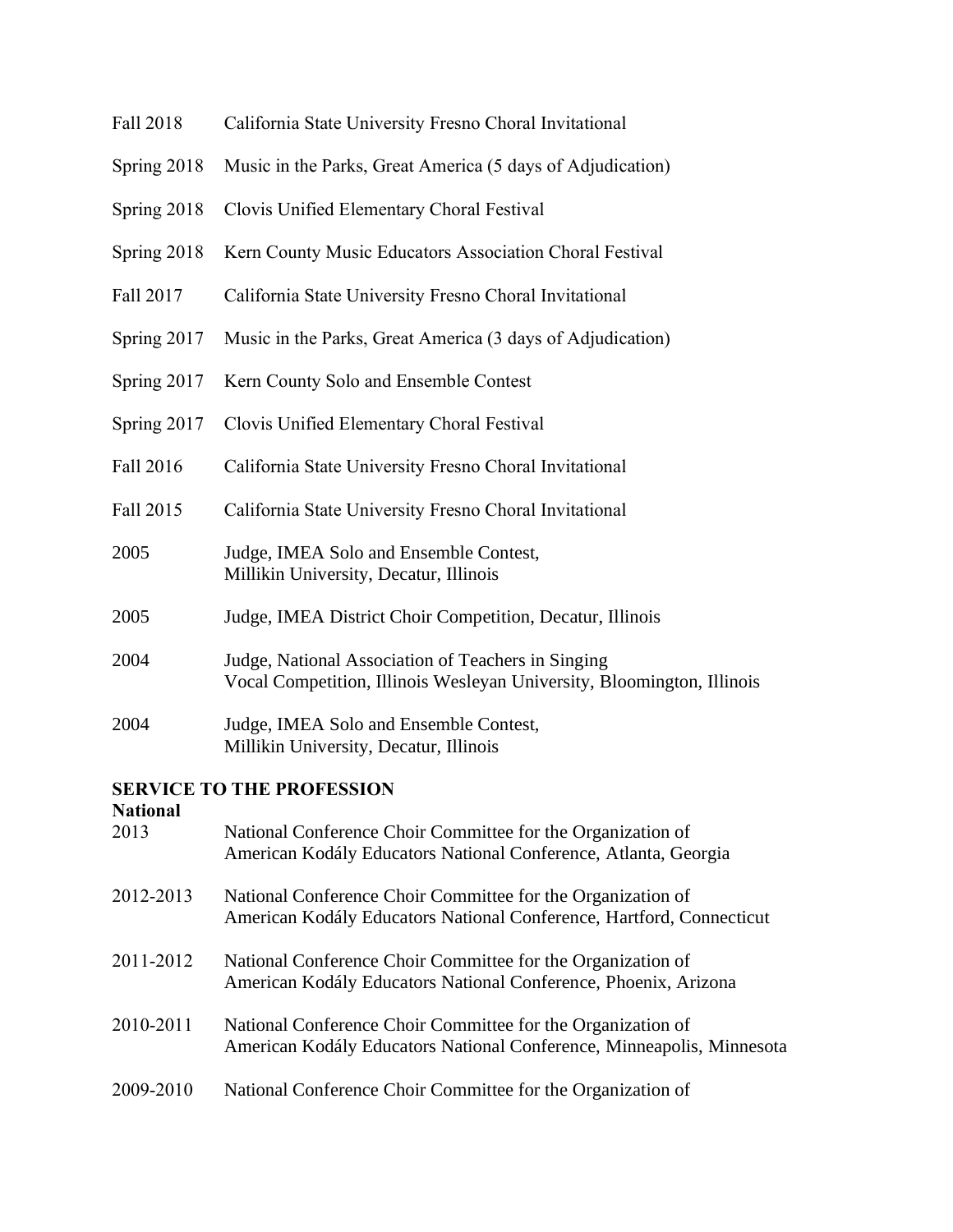|                                | American Kodály Educators National Conference, Dallas, Texas                                                                                                                                          |
|--------------------------------|-------------------------------------------------------------------------------------------------------------------------------------------------------------------------------------------------------|
| 2008-2009                      | National Conference Choir Committee for the Organization of<br>American Kodály Educators National Conference, Washington, D.C.                                                                        |
| 2007-2008                      | National Conference Choir Committee for the Organization of<br>American Kodály Educators National Conference, Denver, Colorado                                                                        |
| 2006-2007                      | National Conference Choir Committee for the Organization of<br>American Kodály Educators National Conference, Chicago, Illinois                                                                       |
| <b>State</b><br>Spring-        | 2021 Arts Adoption Content Review Expert for the California State Board<br>Summer 2021 of Education- Served as Expert Reviewer for Instructional Materials<br>used in the K-8 General Music Classroom |
| Fall 2019                      | State of California Content Validity Panel- 3-Day Webinar on State<br>Credential Programs & Assessment Models of Teacher Performance<br>Expectations                                                  |
| Spring 2018                    | State of California Content Validity Panel- 4-Day Workshop on State<br>Credential Programs & Assessment Models of Teacher Performance<br>Expectations                                                 |
| present                        | Spring 2017- CMEA General Music Advisory Board                                                                                                                                                        |
|                                | 2009 & 2010 On-site Coordinator for NYSSMA Area All State, Ithaca College,<br>Ithaca, NY.                                                                                                             |
| Regional<br>present            | Spring 2017- CMEA Central Section, General Music Representative                                                                                                                                       |
| 2016-2017                      | CMEA Central Section, Higher Education Representative                                                                                                                                                 |
| Local<br>Fall 2019-<br>present | Music Education Enrichment Series- Supported by IRA funding, brought<br>numerous National and Internationally recognized experts to Fresno State<br>Music Education classes Fresno, CA                |
| present                        | Spring 2016- Music Teacher for the Joyce M. Huggins Center, California State<br>University, Fresno, CA                                                                                                |
| Spring 2018                    | Clinic for Thomas Jefferson Middle School Choirs, Madera Unified School<br>District, Madera, CA                                                                                                       |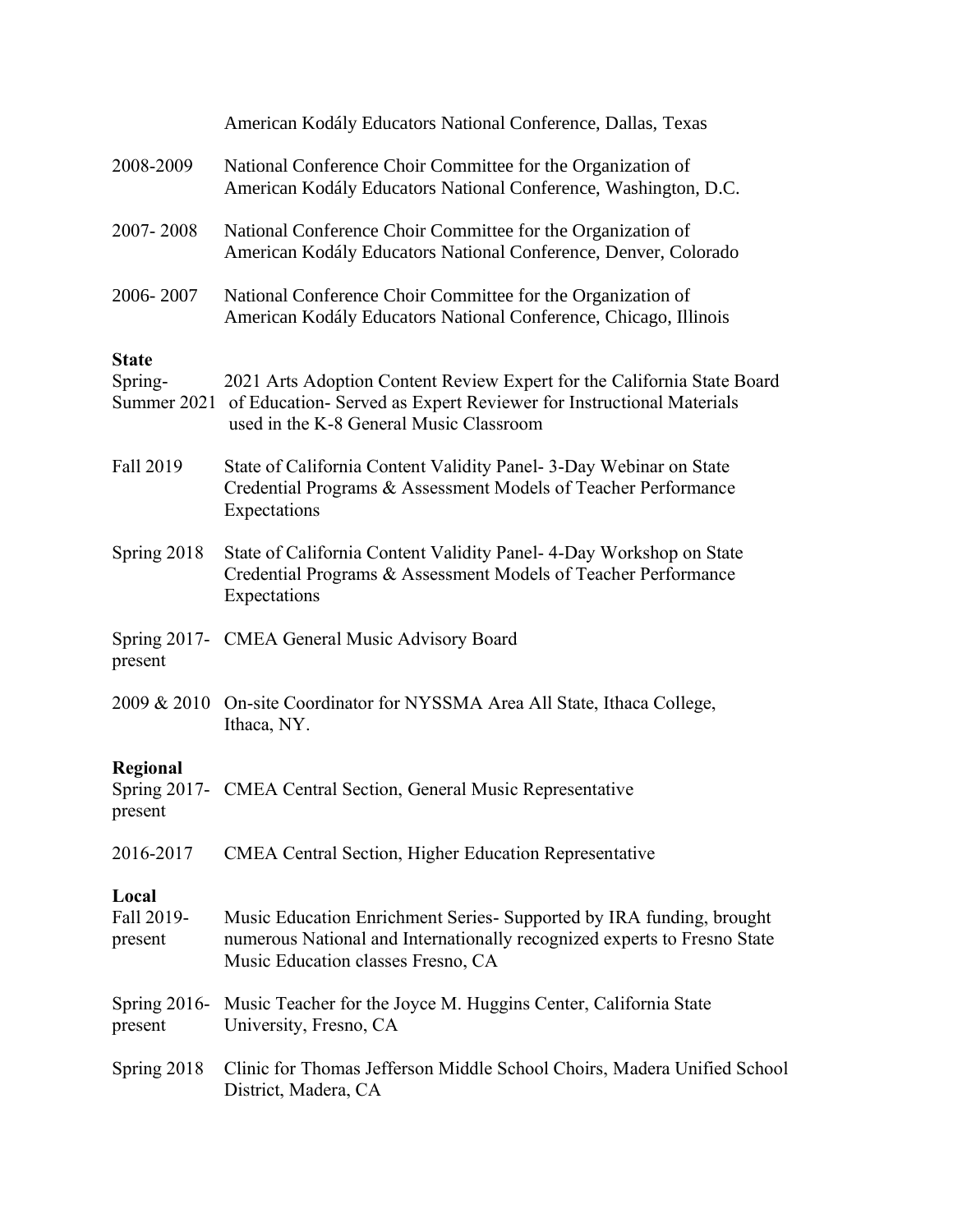- Spring 2017 Clinic for Reyburn Intermediate Choirs, Clovis Unified School District, Clovis, CA
- Spring 2016 Clinic for Reyburn Intermediate Choirs, Clovis Unified School District, Clovis, CA
- 2009 Guest Music Teacher for the Greater Ithaca Activities Center After School Program, Ithaca, New York

#### **SERVICE TO HIGHER EDUCATION COMMUNITY**

## **University**

- 2017-present Committee for the Protection of Human Subjects: Human Subjects Research (CPHS) (University)
- 2016-2017 IDEA Ad-hoc Task Force (University)

#### **College and Departmental**

- 2021-2022 NASM Review Committee (Department)
- 2019-2020 Flute Search Committee (Department)
- 2017-present BM Degree & NASM Ad-hoc Committee (Department)
- 2017-2018 College of Arts and Humanities Executive Committee (College)
- 2015-2016 Technology Committee (College)
- 2018-2020 IRA Committee (Department)
- 2018- present NAfME Collegiate Chapter Advisor (Department)
- 2017-2021 Curriculum Committee (Department)
- 2017-2021 Dean's Medal Nominees (Department)
- 2017- present Co-Coordinator, Single Subject Credential Program in Music (Department)
- 2016- 2017 Action Plan Ad-hoc Committee (Department)
- 2015-2017 Assessment Committee (Department)
- 2015- present Advising Committee (Department)
- Fall 2015 Hosted Choral Workshop for Area Music Teachers by International Conductor, Dr. Rollo Dilworth, California State University Fresno (Department)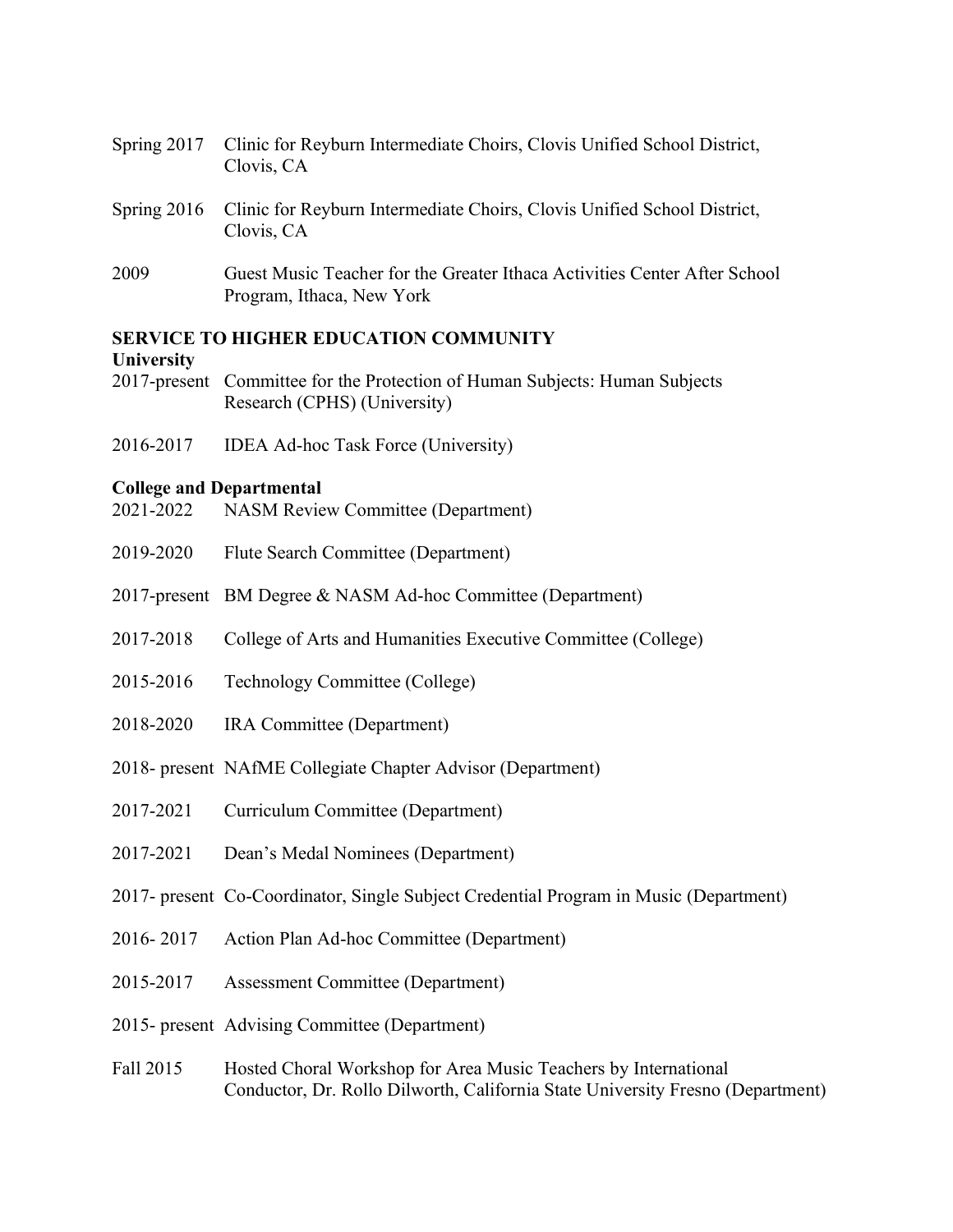# **Previous Service**

| 2013-2014   | Ithaca College School of Music Student Recruitment Committee                                                                                          |
|-------------|-------------------------------------------------------------------------------------------------------------------------------------------------------|
| 2012-2013   | Chair, Vocal General Music Education Search Committee (SOM)                                                                                           |
| 2010-2013   | School of Music Curriculum Committee                                                                                                                  |
| 2011-2015   | Coordinator and Teacher of the Project Headstart Music Class                                                                                          |
| 2011-2012   | Chair, Vocal General Music Education Double Search Committee (SOM)                                                                                    |
| 2010-2011   | <b>String Music Education Search Committee</b>                                                                                                        |
| Fall 2011   | Facilitator for the First-Year Reading Initiative                                                                                                     |
| Spring 2011 | Abstract Reviewer for the 2011 National Conference on Undergraduate<br>Research                                                                       |
| Fall 2010   | Facilitator for the First-Year Reading Initiative                                                                                                     |
| Spring 2010 | On-site Coordinator for NYSSMA Area All-State Festival                                                                                                |
| 2009-2013   | Adjudicator for School of Music Audition Days                                                                                                         |
| 2009-2010   | All Campus Library Committee                                                                                                                          |
|             | 2009-present ITS Liaison for Music Education Department                                                                                               |
| March 2009  | Assistant in Various Workshops presented during In-Service<br>for the Tompkins County School Music Teachers, Ithaca, New York.                        |
| April 2009  | Transportation Coordinator for Guest Conductor/Clinician and<br>Soloists for the Annual Gospel Festival.                                              |
| April 2009  | Inventory and Maintenance of Equipment and Teaching Materials for<br>Music Education Classroom and Junior Vocal Student Teaching<br>Laboratory School |

# **AWARDS/HONORS**

| Honorary Membership, Tau Beta Sigma (Fresno State Chapter)         |
|--------------------------------------------------------------------|
| Nomination for Ithaca College Faculty Excellence in Teaching Award |
| Nomination-Eastern I Region Representative for the Organization of |
|                                                                    |